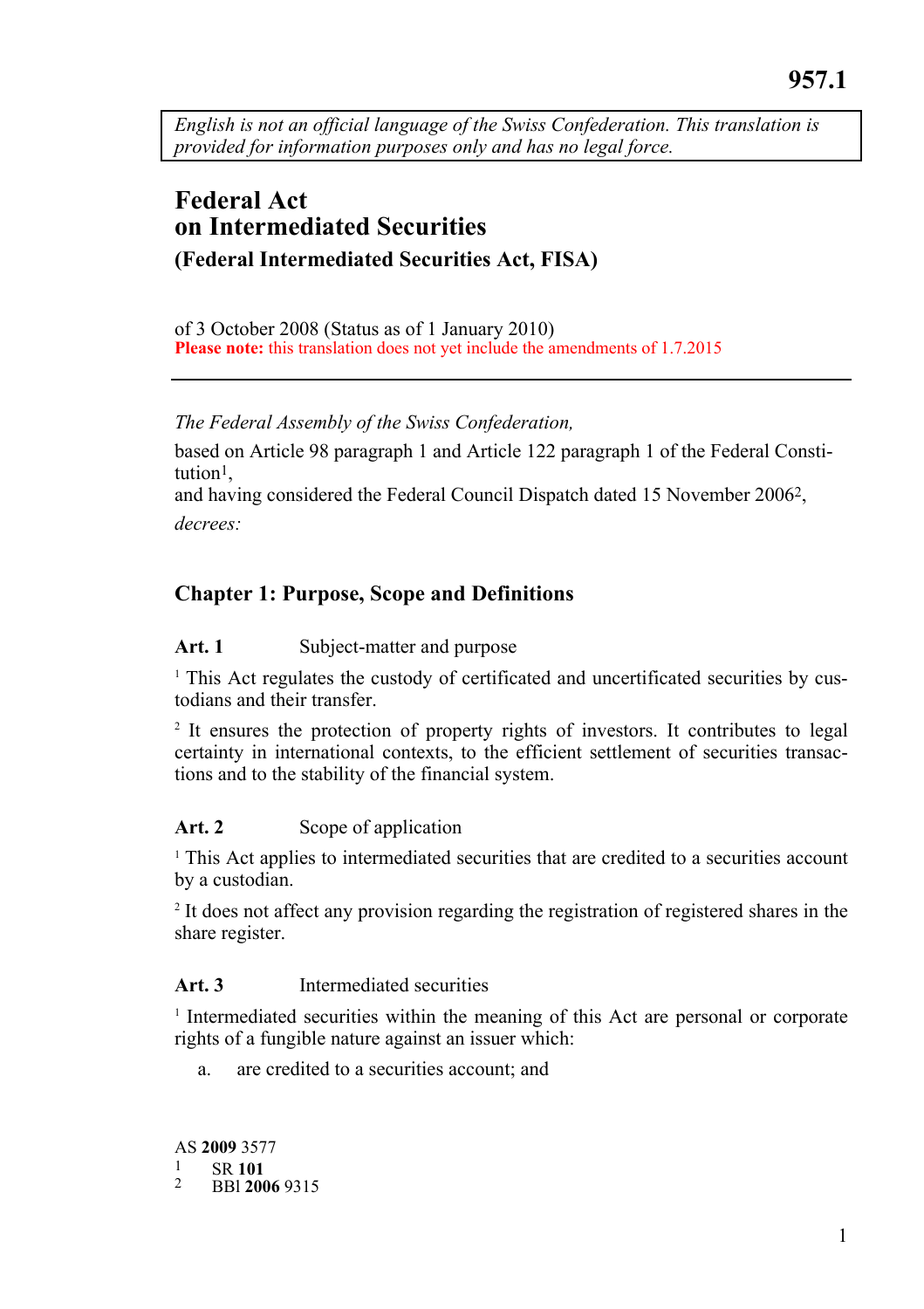b. may be disposed of by the account holder in accordance with the provisions of this Act.

<sup>2</sup> Intermediated securities are effective against the custodian and any third party; they are beyond the reach of other creditors of the custodian.

### **Art. 4** Custodians

<sup>1</sup> A custodian within the meaning of this Act maintains securities accounts in the name of persons or groups of persons.

<sup>2</sup> The following are deemed to be custodians:

- a. banks within the meaning of the Banking Act of 8 November 19343;
- b. securities dealers within the meaning of the Stock Exchange Act of 24 March 1995<sup>4</sup>:
- c. fund management companies within the meaning of the Collective Investment Schemes Act of 23 June 2006<sup>5</sup>, insofar as they maintain unit accounts;
- d. operators of a securities clearing or settlement systems within the meaning of Article 20 paragraph 2 of the National Bank Act of 3 October 20036, provided such system is relevant to the stability of the financial system;
- e. the Swiss National Bank within the meaning of the National Bank Act of 3 October 2003; and
- f. Swiss Post within the meaning of the Postal Services Organisation Act of 30 April 19977.

<sup>3</sup> Foreign banks, securities dealers, central securities depositories and other financial intermediaries that maintain securities accounts in the course of their business activity are also deemed custodians.

### **Art. 5** Definitions

In this Act:

- a. *sub-custodian* means a custodian which maintains securities accounts for other custodians;
- b. *account holder* means a person or group of persons in whose name a custodian maintains a securities account;
- c. *investor* means an account holder other than a custodian, or a custodian holding intermediated securities for its own account;

| 3  | SR 952.0  |
|----|-----------|
| 4  | SR 954.1  |
| .5 | SR 951.31 |
| 6  | SR 951.11 |
|    |           |

<sup>3</sup> SR **952.0** 4 SR **954.1** 5 SR **951.31** 6 SR **951.11** 7 SR **783.1**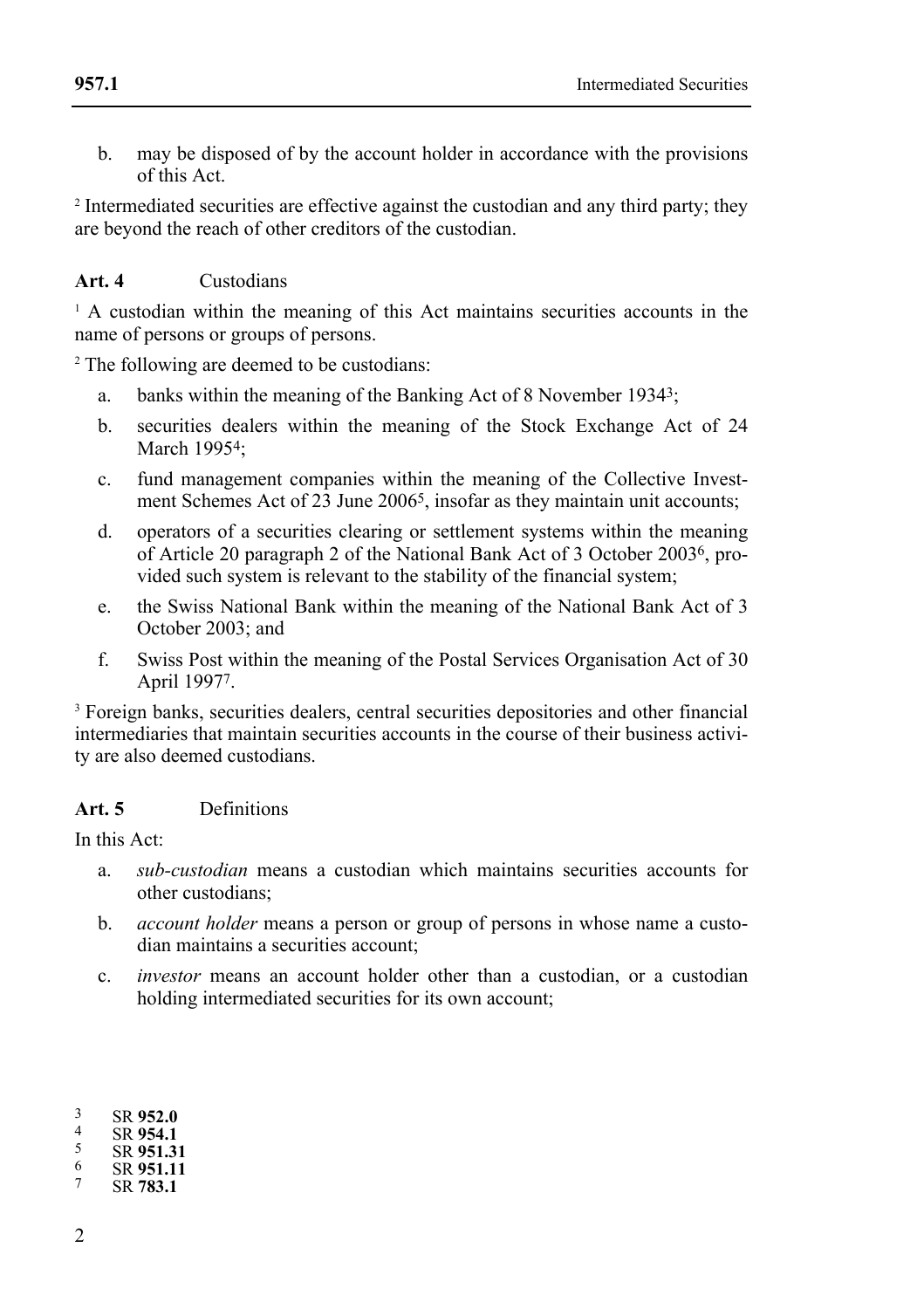- d. *qualified investor* means a custodian; an insurance company subject to prudential supervision; a public-law entity, a pension fund or a company with professional treasury management;
- e. *certificated securities in collective custody* means certificated securities within the meaning of Article 973a of the Code of Obligations;
- f. *global certificate* means a certificated security within the meaning of Article 973b of the Code of Obligations<sup>8</sup>;
- g. *uncertificated securities* means rights within the meaning of Article 973c of the Code of Obligations.

### **Chapter 2: Creation, Extinction and Conversion of Intermediated Securities**

#### **Art. 6** Creation

<sup>1</sup> Intermediated securities are created:

- a. when a custodian accepts certificated securities for collective custody and credits them to one or more securities accounts;
- b. when a custodian accepts a global certificate for custody and credits the respective rights to one or more securities accounts; or
- c. when a custodian registers uncertificated securities in the main register and credits the respective rights to one or more securities accounts.

<sup>2</sup> For each issue of uncertificated securities, a single custodian shall maintain the main register. The main register shall provide details of the issue, the quantity, and the nominal value of the uncertificated securities issued; it shall be public.

#### **Art. 7** Conversion

<sup>1</sup> Unless otherwise provided by the terms of issue or the issuer's articles of association, an issuer may, at any time and without the account holder's consent, convert certificated securities in collective custody, global certificates or uncertificated securities held or registered as a basis for intermediated securities into another form. It shall bear the conversion cost.

<sup>2</sup> Insofar as provided by the terms of issue or the issuer's articles of association, an account holder may at any time require the issuer to deliver certificated securities in the quantity and of the kind corresponding to intermediated securities credited to the account holder's securities account based on a global certificate or uncertificated securities. The account holder shall bear the cost of this conversion unless the terms of issue or the issuer's articles of association provide otherwise.

<sup>3</sup> The custodian shall ensure that the conversion of the securities does not alter the total number of the personal and corporate rights issued.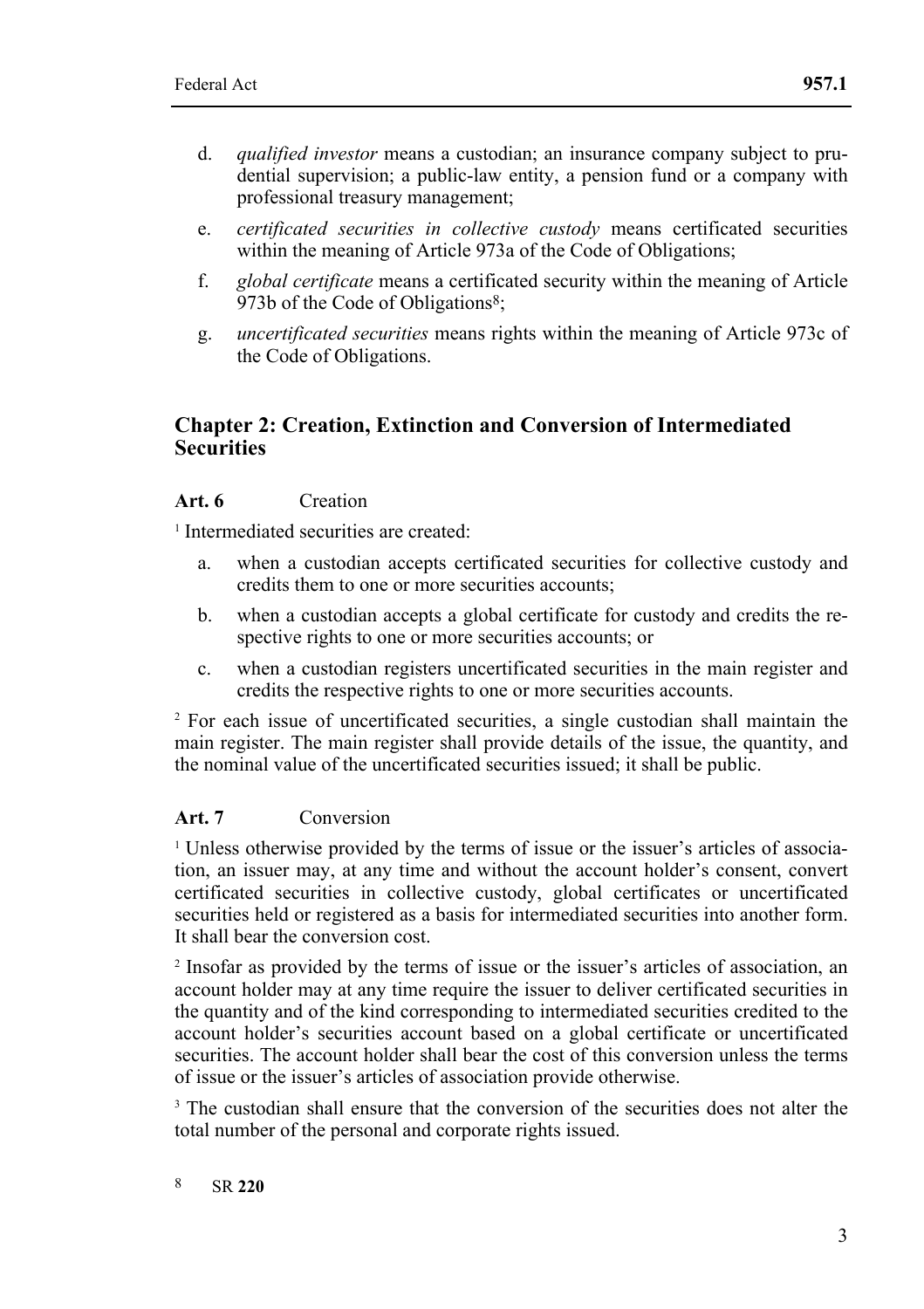#### **Art. 8** Extinction and delivery

<sup>1</sup> An account holder may at any time require the custodian to deliver certificated securities in the quantity and of the kind corresponding to intermediated securities credited to the account holder's securities account provided that:

- a. certificated securities are held by the custodian or a sub-custodian; or
- b. the account holder is entitled to delivery of certificated securities under Article 7 paragraph 2.

<sup>2</sup> The account holder shall be entitled to the delivery of certificated securities in accordance with the custom and usage of the market on which the securities are traded.

<sup>3</sup> The custodian shall ensure that the delivery to the account holder occurs only after the corresponding securities have been debited to the latter's securities account.

# **Chapter 3: Sub-Custody and Availability of Intermediated Securities**

### Art. 9 **Authorisation for sub-custody**

<sup>1</sup> A custodian may hold intermediated securities, certificated securities and uncertificated securities with a sub-custodian in Switzerland or abroad. The account holder's consent is not required.

<sup>2</sup> The account holder's express consent is nonetheless required where the foreign sub-custodian is not subject to adequate regulatory supervision.

#### **Art. 10** Effects

 $<sup>1</sup>$  A custodian credits to the securities account of its account holder the intermediated</sup> securities credited to its own securities account with a sub-custodian.

<sup>2</sup> If the custody of securities with a sub-custodian is not governed by this Act, the credit confers upon the account holder rights that are at least equal to the rights acquired by the custodian with the sub-custodian.

### **Art. 11** Available intermediated securities

 $<sup>1</sup>$  Each custodian shall hold with itself or with a sub-custodian intermediated securi-</sup> ties (available securities) in a quantity and of a kind at least equal to the total of intermediated securities credited to the securities accounts of its account holders (credited securities).

<sup>2</sup> If the total number of available securities is less than the total number of credited securities, the custodian shall without delay acquire intermediated securities to the extent of the shortfall.

<sup>3</sup> The following are deemed to be available securities:

a. intermediated securities credited to a securities account held by the custodian with a sub-custodian;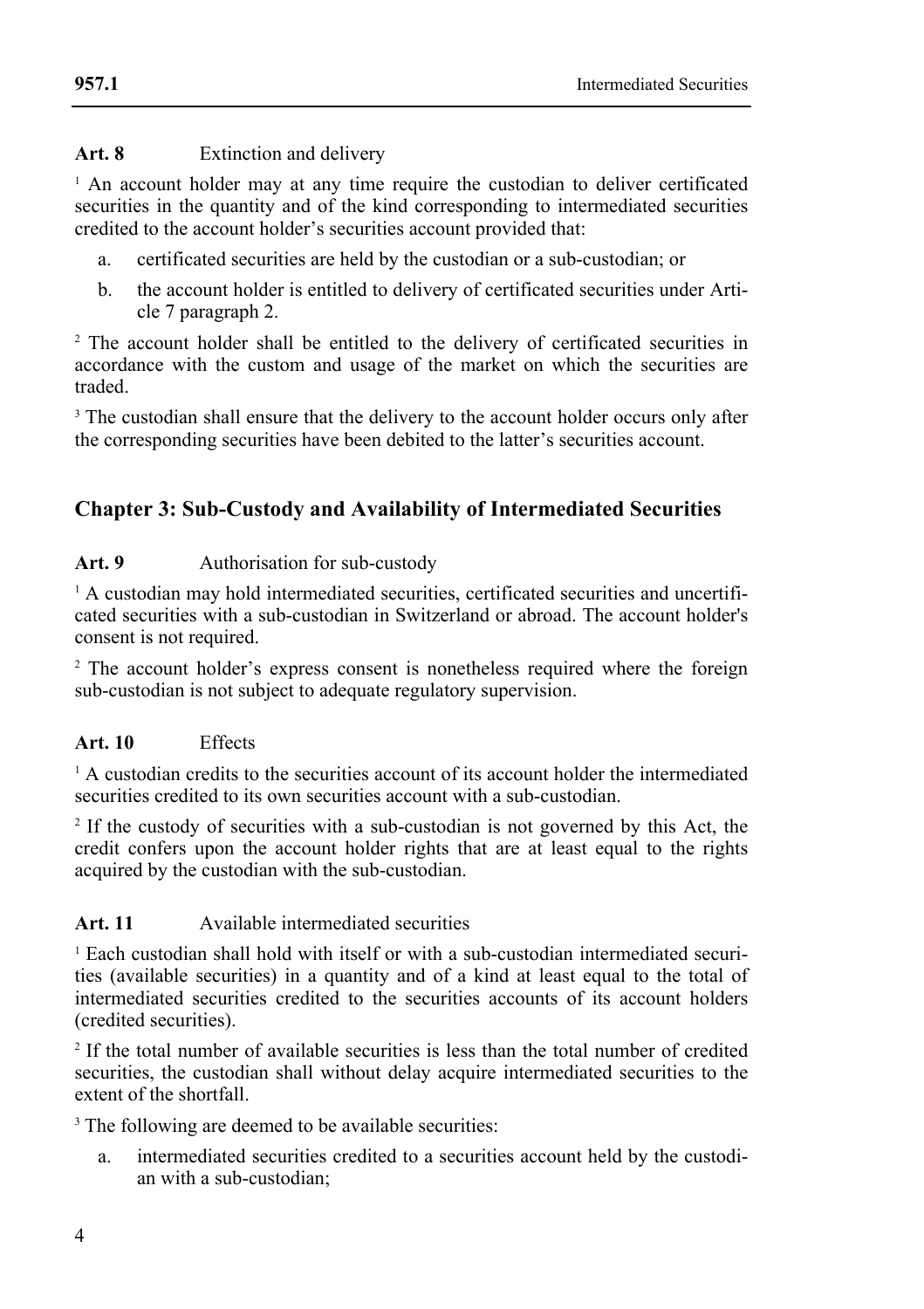- b. certificated securities or global certificates that the custodian holds directly or uncertificated securities registered in its main register; and
- c. readily available rights to delivery of intermediated securities from other custodians during the regulatory or customary settlement period for the corresponding market, provided that this period does not exceed eight days.

### Art. 12 Segregation of own securities and account holder securities

<sup>1</sup> If a custodian holds its own intermediated securities and that of its account holders in separate securities accounts with a sub-custodian, the intermediated securities of the account holders and their claims for delivery of intermediated securities shall not be affected by:

- a. a set-off agreement between the custodian and the sub-custodian to which the account holder is not a party;
- b. any right of pledge, retention, or foreclosure of the sub-custodian or of another person to which the account holder has not consented.

<sup>2</sup> The custodian may dispose of an account holder's intermediated securities only after having them transferred to its own account by exercising its right of use.

<sup>3</sup> Any agreement to the contrary shall be invalid.

# **Chapter 4: Rights deriving from the Custody of Intermediated Securities Section 1: General Rights of Account Holders**

#### **Art. 13** Principle

<sup>1</sup> The creation of intermediated securities does not affect the rights of investors against the issuer.

<sup>2</sup> Unless otherwise provided by this Act, account holders may exercise their rights only through their custodian.

#### **Art. 14** Seizure and attachment

<sup>1</sup> Where intermediated securities are seized, attached, or subjected to any other interim measure against the account holder, such measure shall be executed exclusively in the hands of the custodian maintaining the securities account to which the account holder's intermediated securities are credited.

<sup>2</sup> Any seizure, attachment, or other interim measure executed against an account holder in the hands of a sub-custodian shall be void.

### **Art. 15** Instructions

 $<sup>1</sup>$  A custodian shall carry out the account holder's instructions to dispose of interme-</sup> diated securities pursuant to the contract between both parties.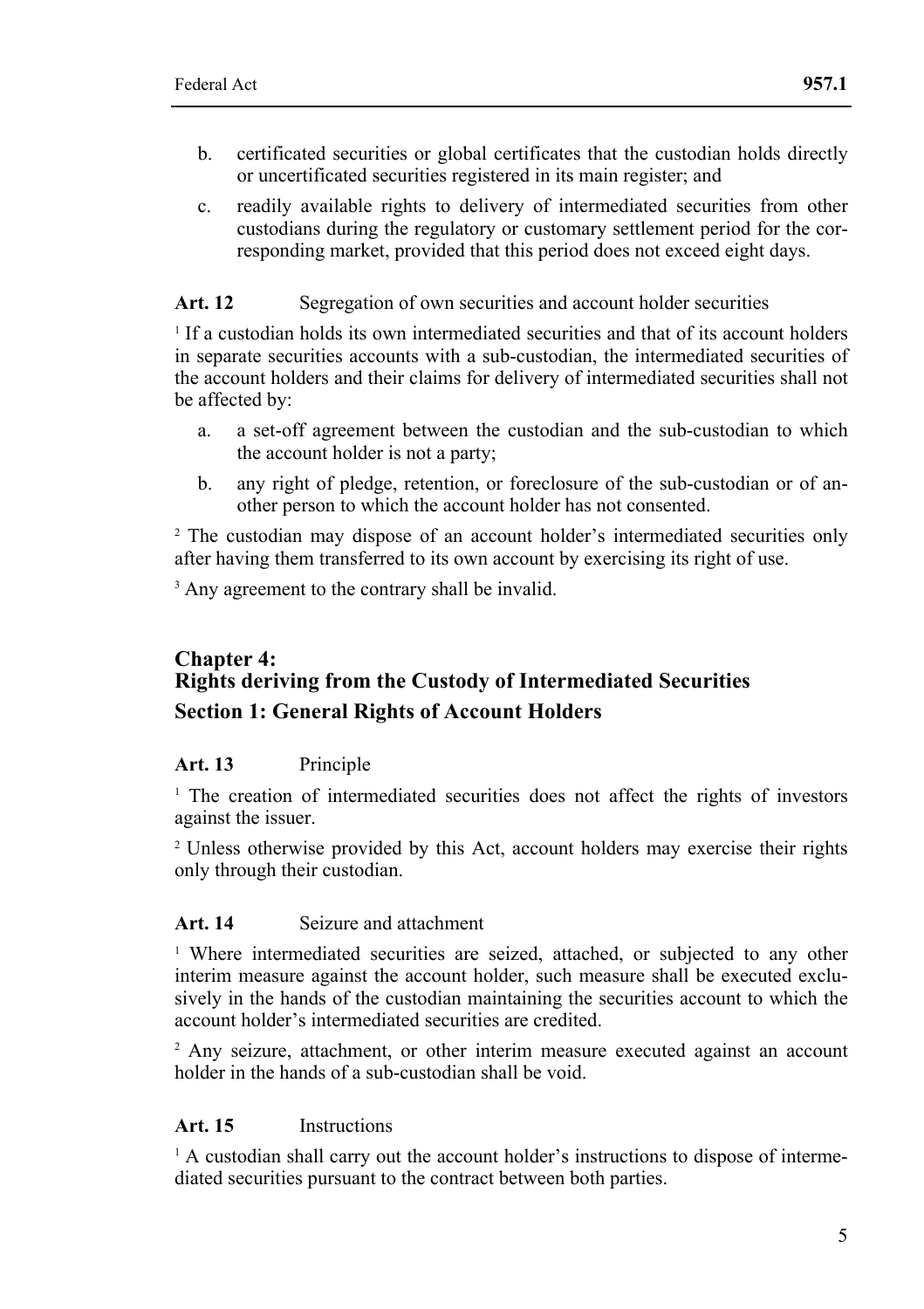<sup>2</sup> The custodian shall not be obliged or entitled to verify the legal grounds for the instruction.

<sup>3</sup> The account holder may revoke an instruction until the point in time provided in the contract with the custodian or in the applicable rules of the securities clearing and settlement system. An instruction shall in any case become irrevocable once the custodian has debited the account holder's securities account.

### **Art. 16** Statement

An account holder may at any time require its custodian to draw up a statement of the intermediated securities credited to its securities account. This statement is not a certificated security.

### **Section 2: Rights of Account Holders in the event of a Custodian's Liquidation**

**Art. 17** Exclusion from custodian's estate

<sup>1</sup> If a custodian is subject to proceedings for compulsory liquidation, the liquidator shall exclude from the custodian's estate up to the number of intermediated securities credited to securities account maintained by the custodian for its account holders:

- a. intermediated securities credited to a securities account that the custodian holds with a sub-custodian;
- b. certificated securities or global certificates that the custodian holds directly or uncertificated securities entered in its main register; and
- c. readily available claims of the custodian to receive delivery of intermediated securities from third parties resulting from spot transactions, expired futures transactions, hedging transactions, or issues on behalf of account holders.

<sup>2</sup> If the custodian does not hold its own securities and that of its account holders in separate securities accounts with a sub-custodian, the securities credited to those accounts shall be presumed to belong to the custodian's account holders.

<sup>3</sup> The liquidator of a custodian shall satisfy claims of sub-custodians arising out of the custody of the intermediated securities or the financing of their acquisition.

<sup>4</sup> Intermediated securities and claims for delivery of intermediated securities excluded from the custodian's estate shall be:

- a. transferred to the custodian designated by the account holder, or
- b. delivered to the account holder in the form of certificated securities.

<sup>5</sup> Claims of the custodian under Article 21 are reserved.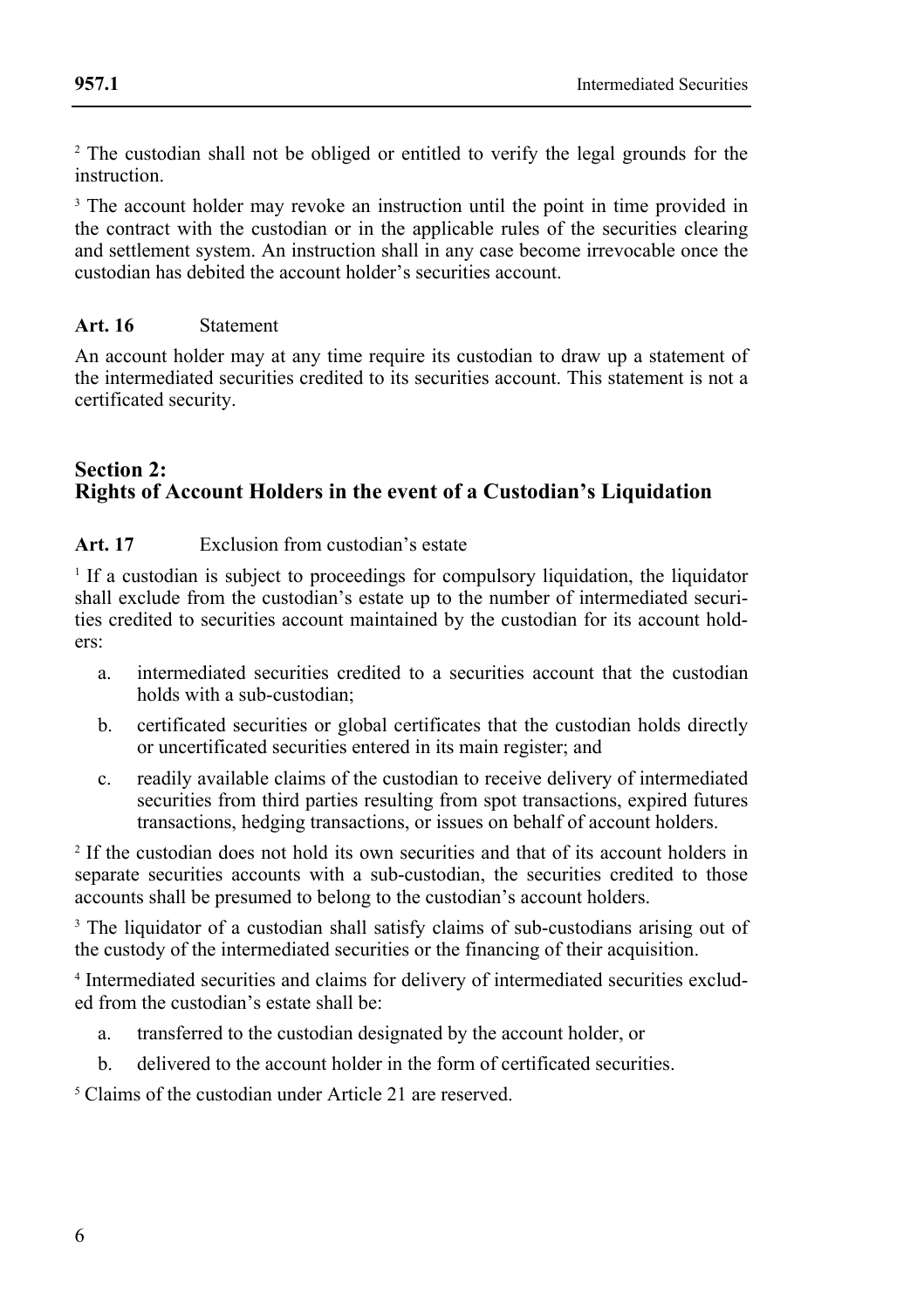### **Art. 18** Exclusion from sub-custodian's estate

If a sub-custodian is subject to proceedings for compulsory liquidation, the custodian shall seek the exclusion of its account holders' intermediated securities from the sub-custodian's estate.

### **Art. 19** Shortfall

<sup>1</sup> If the intermediated securities excluded from the custodian's estate are not sufficient to satisfy the account holders in full, intermediated securities of the same kind held by the custodian for its own account shall also be excluded insofar as necessary, even where such intermediated securities have been held separately from the account holders' intermediated securities.

<sup>2</sup> If the account holders are still not fully satisfied, they shall bear the shortfall in proportion to the number of intermediated securities of the missing kind credited to their respective securities accounts. They shall have a corresponding claim for compensation against the custodian

### **Art. 20** Finality of instructions

An instruction issued by a custodian which is a participant in a securities clearing or settlement system shall be legally binding and effective against third parties even in the event of debt enforcement proceedings against that custodian, provided that:

- a. the instruction was entered into the system before the commencement of such proceedings; or
- b. it was entered into the system after the commencement of such proceedings and carried out on the day of commencement, if the system operator can prove that it was not aware, and should not have been aware, of the commencement of such proceedings.

# **Section 3: Rights of a Custodian in Intermediated Securities**

#### Art. 21 Right of retention and foreclosure

 $<sup>1</sup>$  A custodian shall be entitled to retain and foreclose on intermediated securities</sup> credited to a securities account, provided a debt owed by the account holder is due and arises from the custody of the intermediated securities or the financing of their acquisition.

<sup>2</sup> The right of retention and foreclosure shall cease when the custodian credits the intermediated securities to the account of another account holder.

### **Art. 22** Right of use

<sup>1</sup> An account holder may authorise its custodian to dispose of its intermediated securities in its own name and on its own account, in particular to grant a security interest in the same.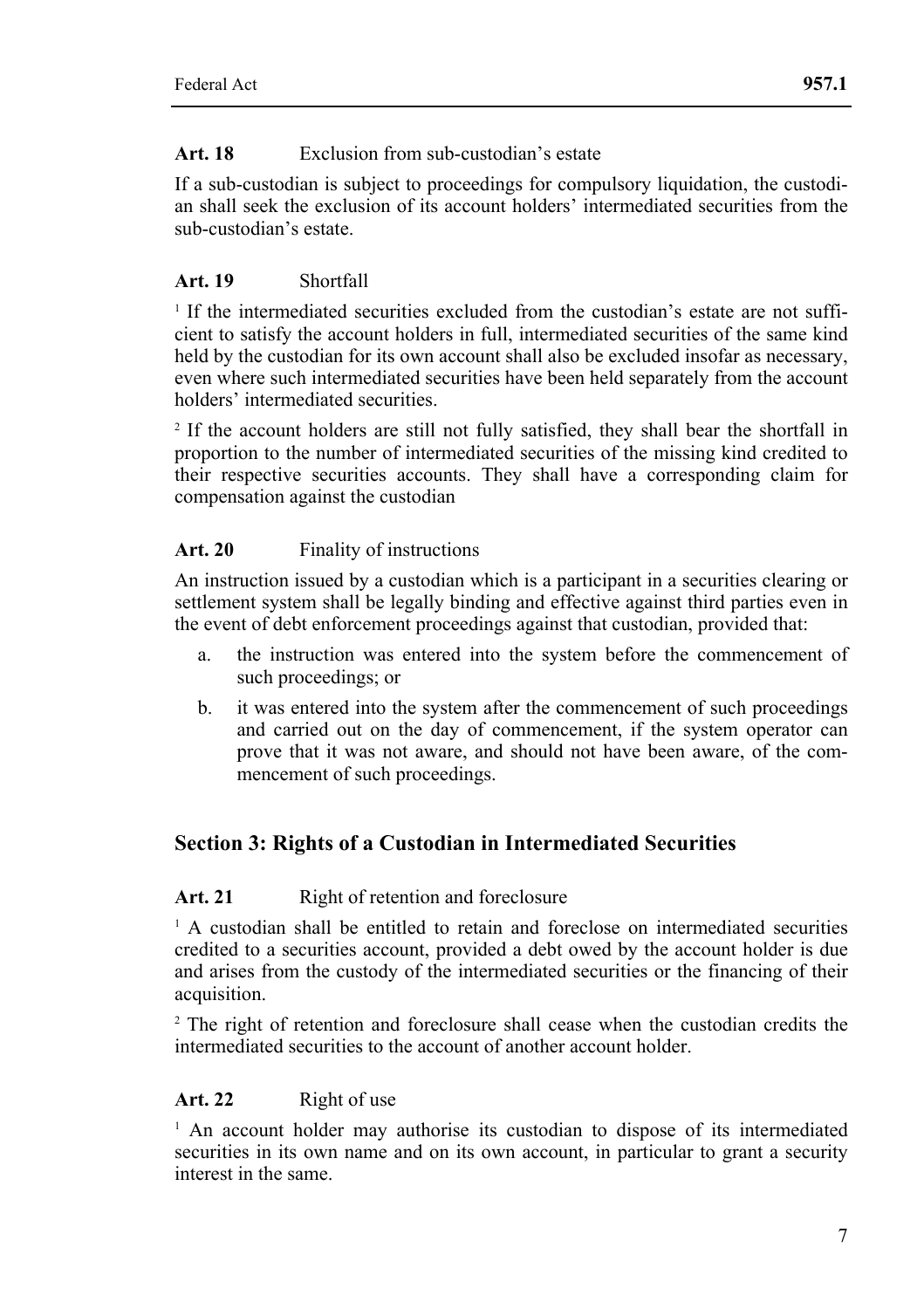<sup>2</sup> The authorisation must be granted in writing unless the account holder is a custodian or a qualified investor. It may not be included in general terms and conditions.

### **Art. 23** Return of collateral

**957.1** 

<sup>1</sup> If an account holder has granted a security interest to a custodian, and the custodian has exercised a right of use by creating a security interest, the custodian shall return to the account holder intermediated securities in the same quantity and of the same kind no later than the due date for the performance of the secured obligation.

<sup>2</sup> These intermediated securities shall be subject to the same security interest as the original security interest, and shall be treated as if they had been provided at the same time as the original security interest.

<sup>3</sup> To the extent provided by the security agreement with the account holder, the custodian may realise the intermediated securities in accordance with Article 31 instead of returning them.

### **Chapter 5: Disposition of Intermediated Securities and Effectiveness against Third Parties**

### **Section 1: Disposition of Intermediated Securities**

#### **Art. 24** Disposition by credit

<sup>1</sup> A disposition of intermediated securities may be effected by:

- a. an instruction from the account holder to its custodian to transfer the intermediated securities; and
- b. a credit of the intermediated securities to the acquirer's securities account.

<sup>2</sup> The disposition shall be complete when the credit provided for in paragraph 1 has been made. At that time, the transferor shall lose its rights in the intermediated securities.

<sup>3</sup> The foregoing is without prejudice to the provisions governing acquisition by virtue of universal succession or debt enforcement.

<sup>4</sup> This Article does not affect restrictions on the transfer of registered shares. Any other restriction is be ineffective against the transferee or third parties.

#### **Art. 25** Creation of security interests

<sup>1</sup> In addition to the method provided for in Article 24, a security interest in intermediated securities may also be created, and becomes effective against third parties, when the account holder and the custodian agree irrevocably that the custodian must carry out instructions from the secured party without any further consent or cooperation on the part of the account holder.

<sup>2</sup> A security interest may pertain to:

a. specific intermediated securities;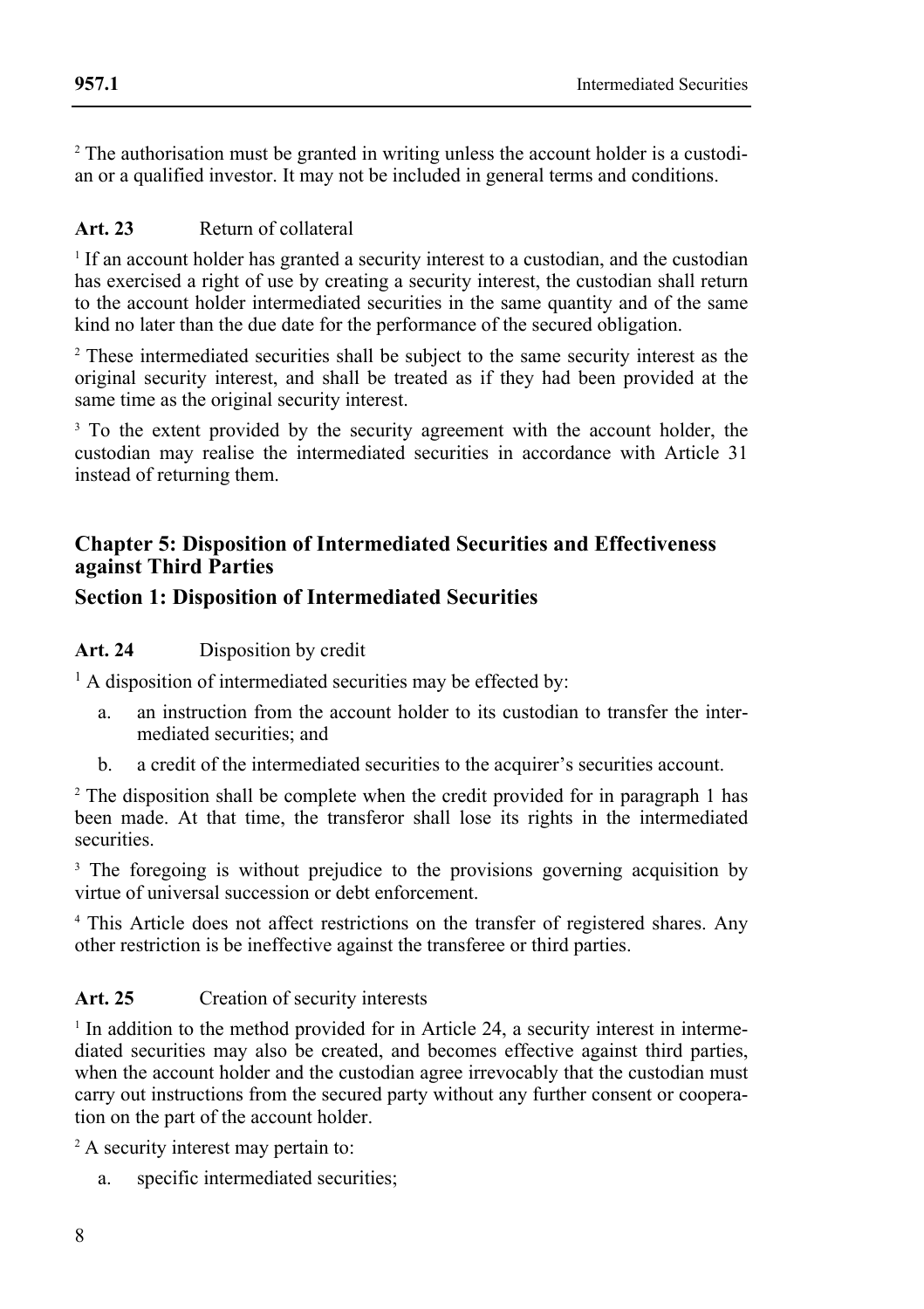- b. all intermediated securities credited to a securities account; or
- c. a proportion of the intermediated securities credited to a securities account up to a specified value.

<sup>3</sup> Paragraph 1 also applies to the creation of a usufruct.

#### Art. 26 Custodian's security interests

<sup>1</sup> A security interest in intermediated securities credited to the securities account of an account holder may be created in favour of the custodian and becomes effective against third parties when the account holder and the custodian enter into an agreement.

<sup>2</sup> The security interest shall be extinguished when the custodian credits the relevant intermediated securities to the securities account of another account holder.

### **Section 2: Reversal**

#### **Art. 27** Reversal of a debit

 $<sup>1</sup>$  A debit to a securities account must be reversed if:</sup>

- a. it was made without instructions;
- b. it was made on the basis of an instruction that:
	- 1 is void:
	- 2. was not issued by the account holder or the latter's agent;
	- 3. was revoked in due time by the account holder; or
	- 4. was voided on the ground of mistake, erroneous transmission, fraud or duress; Article 26 of the Code of Obligations<sup>9</sup> is reserved;
- c. the credit of intermediated securities to the acquirer's securities account does not correspond to the instruction or is not executed within the customary settlement period.

<sup>2</sup> In the event of a reversal under paragraph 1 letter a or b, the account holder must prove that the instruction was defective. There is no right to reversal if the custodian proves that it did not know the defect in the instruction and could not be expected to know such defect despite the application of reasonable measures and procedures.

<sup>3</sup> The reversal shall place the account holder in the same position as if the debit had never been made. Claims for damages under the provisions of the Code of Obligations are reserved.

<sup>4</sup> Claims based on this Article become time-barred one year after the defect is discovered, or at the latest five years after the day the debit was made.

<sup>5</sup> An account holder who is a qualified investor may derogate from this Article by entering into an agreement with the custodian.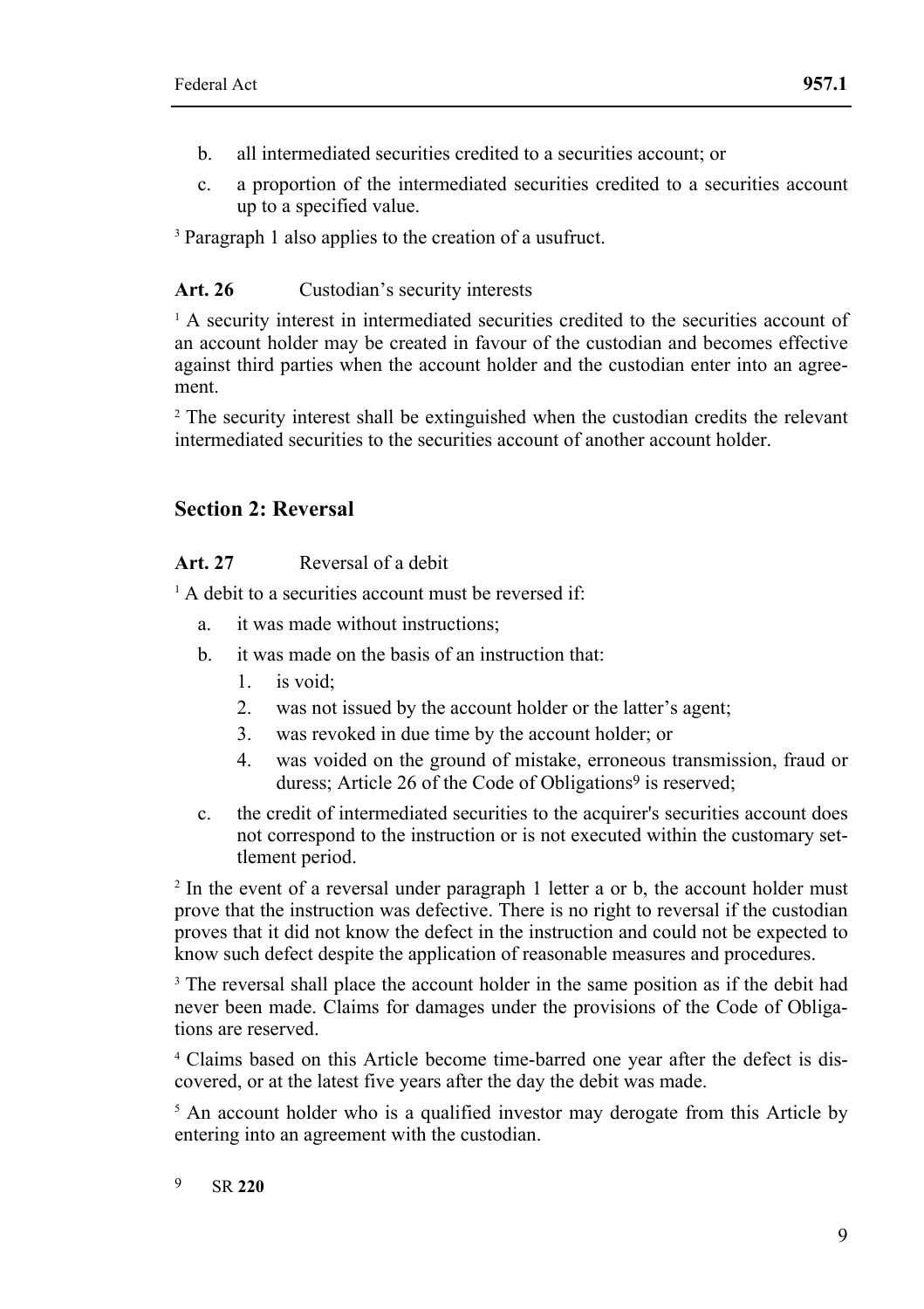### **Art. 28** Reversal of a credit

<sup>1</sup> A custodian may reverse a credit of intermediated securities to a securities account if:

- a. the corresponding debit was reversed; or
- b. the credit does not correspond to the instruction.

<sup>2</sup> The account holder shall be notified of the reversal.

<sup>3</sup> A credit may not be reversed where intermediated securities of the same kind are no longer credited to that securities account or where third parties acting in good faith have acquired rights in those intermediated securities. In such cases the custodian shall have a claim for damages unless the account holder has disposed of the securities in good faith or had no reason to expect a demand for restitution when disposing of them.

<sup>4</sup> Claims based on this Article become time-barred one year after the defect is discovered, or at the latest five years after the day the credit was made.

<sup>5</sup> An account holder who is a qualified investor may derogate from this Article by entering into an agreement with the custodian.

# **Section 3: Effectiveness against Third Parties**

**Art. 29** Protection of the bona fide purchaser

<sup>1</sup> A person who acquires intermediated securities under Articles 24, 25 or 26 for value and in good faith shall be protected in respect of the acquisition even where:

- a. the transferor had no power or authority to transfer the intermediated securities; or
- b. the credit of intermediated securities to the transferor's securities account was reversed.

<sup>2</sup> An acquirer who is not so protected is under a duty to make restitution of intermediated securities in the same quantity and of the same kind pursuant to the provisions of the Code of Obligations10 on unjust enrichment. The rights of third parties are not affected. The foregoing is without prejudice to other claims based on the Code of Obligations.

<sup>3</sup> Where the acquirer who is bound to make restitution of the securities becomes subject to proceedings for compulsory liquidation, the beneficiary may require intermediated securities in the same quantity and of the same kind to be excluded from the acquirer's estate to the extent that it contains such intermediated securities.

<sup>4</sup> Claims based on this Article become time barred one year after the holder of the debited account becomes aware of its rights and of the identity of its debtor, or at the latest ten years after the debit date.

 $10<sup>10</sup>$ 10 SR **220**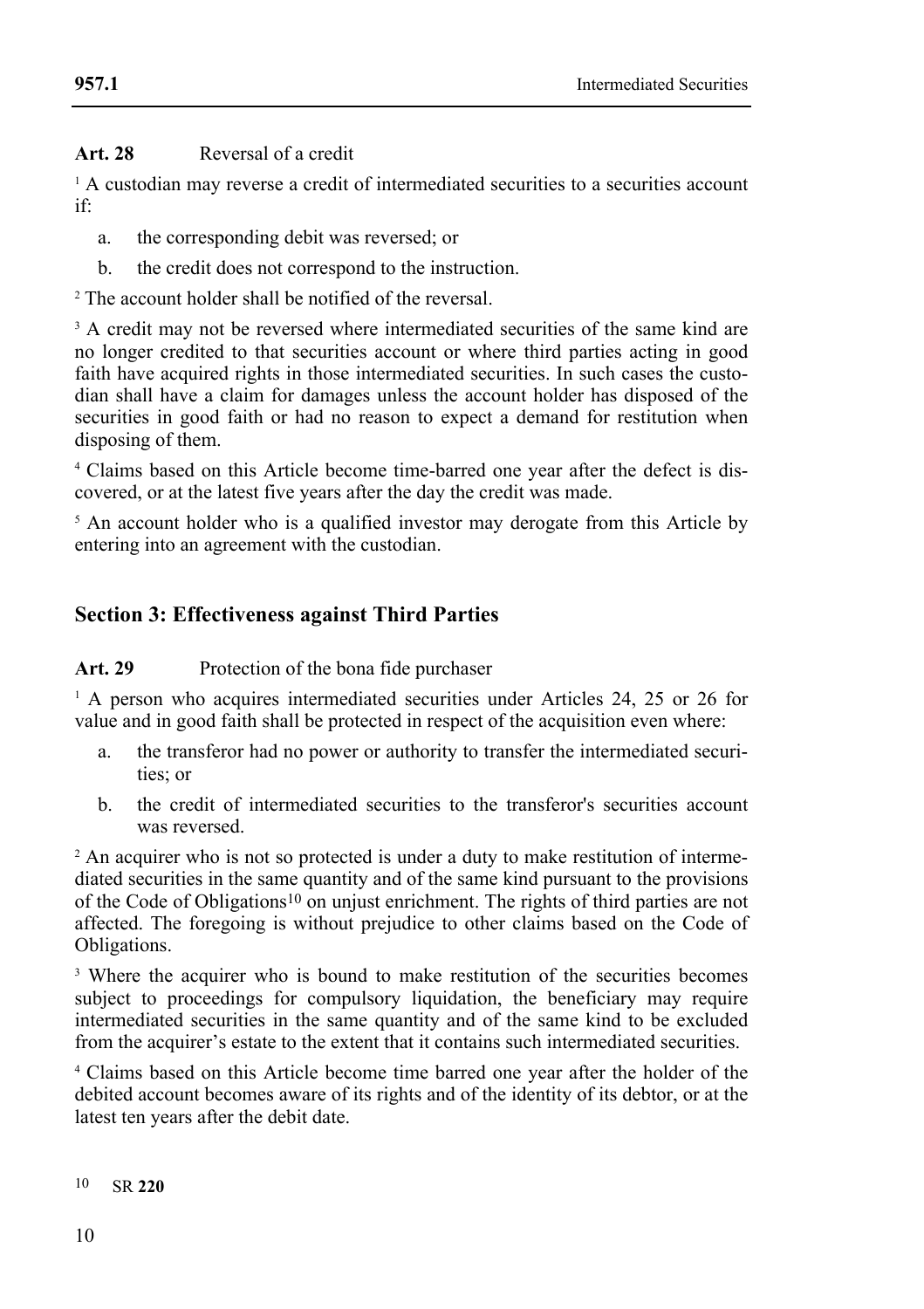<sup>5</sup> Where the conditions for reversal of a credit under Article 28 are met, the acquirer may not object to the reversal on the basis of this Article.

### **Art. 30** Priorities

<sup>1</sup> Where intermediated securities or interests in intermediated securities are disposed of pursuant to provisions of this Act, the disposition first in time shall prevail over further dispositions.

<sup>2</sup> Where a custodian has entered into an agreement with the account holder under Article 25 paragraph 1 without notifying the secured party expressly of its interests created earlier, such interest is deemed to be subordinated to the interest of the secured party.

<sup>3</sup> Where intermediated securities or an interest in intermediated securities are assigned, the rights acquired pursuant to the provisions of this Act shall prevail over the assignee's rights, regardless of the time of the assignment.

<sup>4</sup> The foregoing is without prejudice to agreements to modify the priorities of rights over intermediated securities, but such agreements are effective only as between the parties bound by them.

# **Chapter 6: Realisation of Collateral**

#### **Art. 31** Power to realise collateral

<sup>1</sup> Where a security interest has been created in intermediated securities traded in a representative market, the secured party may realise the intermediate securities according to the terms and conditions stipulated in the security agreement by:

- a. selling the intermediated securities and offsetting the proceeds against the secured debt; or
- b. appropriating the intermediated securities and offsetting their value against the secured debt.

<sup>2</sup> This power is not affected by the commencement of debt enforcement, reorganisation or protective proceedings in respect of the provider of the security interest.

<sup>3</sup> The custodian is not bound or entitled to verify whether the conditions for realisation of the intermediated securities are fulfilled.

<sup>4</sup> The foregoing is without prejudice to the liability of the beneficiary of a security interest who realises intermediated securities where the conditions for realisation are not fulfilled.

### Art. 32 Notice and accounts

<sup>1</sup> The secured party shall give notice to the provider of the security interest before realisation. A provider of a security interest who is a custodian or a qualified investor may waive the notice requirement.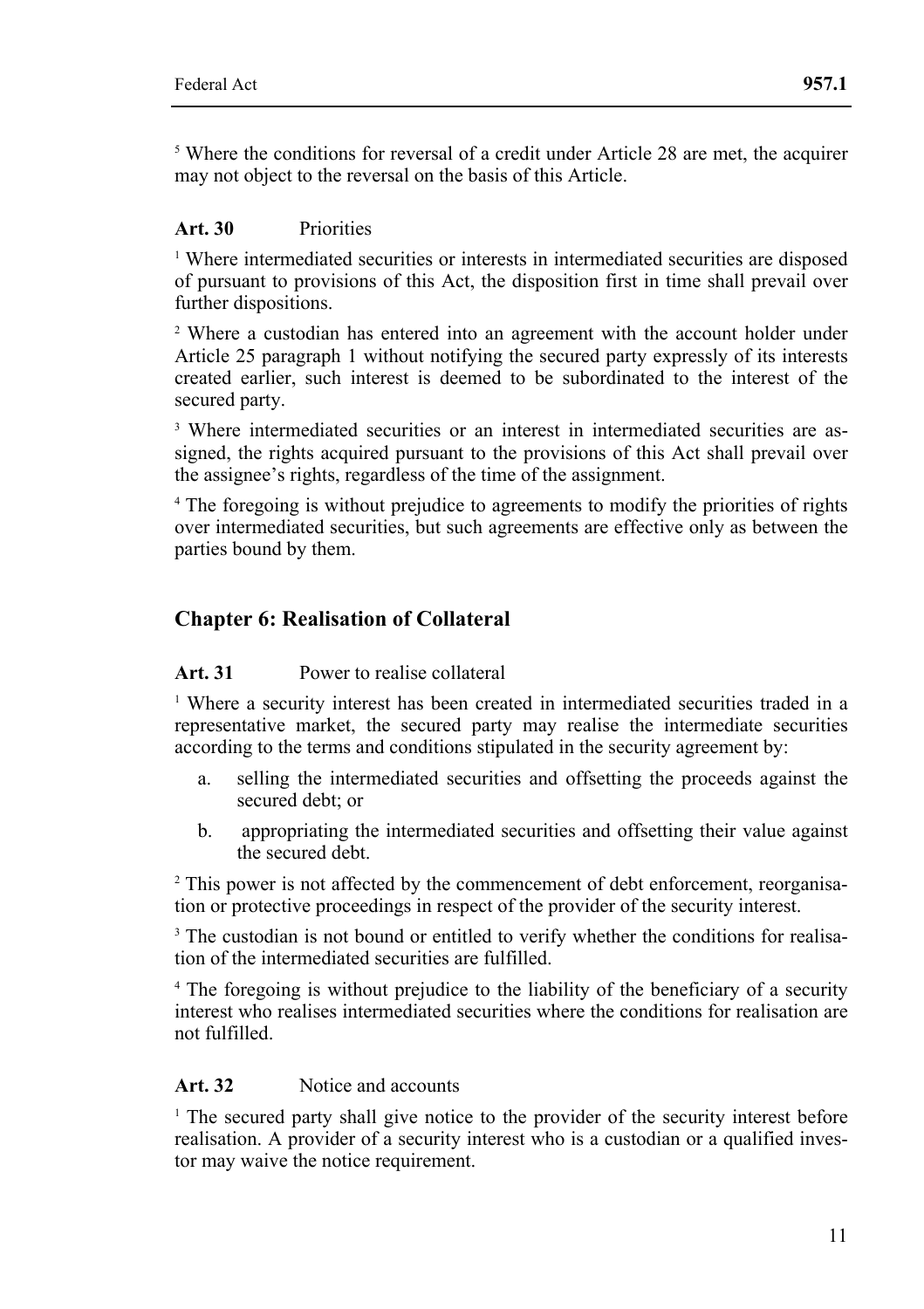<sup>2</sup> The secured party shall account to the provider of the security interest and remit to the latter any excess proceeds of the realisation.

# **Chapter 7: Liability**

### **Art. 33**

 $1$  A custodian shall be liable for the loss caused to an account holder in relation to the custody or transfer of intermediated securities, pursuant to the provisions of the Code of Obligations<sup>11</sup>, unless otherwise provided in this Article.

<sup>2</sup> A custodian which is authorised to hold intermediated securities with a subcustodian shall be liable for any failure to exercise due care in the selection and instruction of the sub-custodian and in verifying its continued compliance with the selection criteria.

<sup>3</sup> A custodian may waive its liability under paragraph 2 if the account holder has expressly designated the sub-custodian contrary to the custodian's advice.

<sup>4</sup> A custodian shall be liable, as if they were its own, for the acts of a sub-custodian which:

- a. independently and over a long period of time administers and settles all securities transactions on behalf of the custodian; or
- b. is part of the same economic entity as the custodian.

<sup>5</sup> Agreements to the contrary shall be valid only as between custodians or when made in favour of investors.

# **Chapter 8: Final Provisions**

#### **Art. 34** Amendments to existing law

Amendments to existing law are contained in the Annex hereto.

#### Art. 35 **Transitional provisions**

<sup>1</sup> Issuers of uncertificated securities credited to securities accounts maintained by a custodian shall have the main registry set up by a custodian within six months from the effective date of this Act and have the uncertificated securities registered therein.

<sup>2</sup> If, before this Act comes into force, certificated securities in collective deposit, global certificates, or uncertificated securities held by a custodian are disposed of in a manner that fails to comply with the requirements of this Act, the right thus created shall prevail over any right created after the commencement date of the Act provided that the beneficiary effects the book entries required by the Act or causes them to be effected within  $12$  months after the commencement date hereof.

 $11$ 11 SR **220**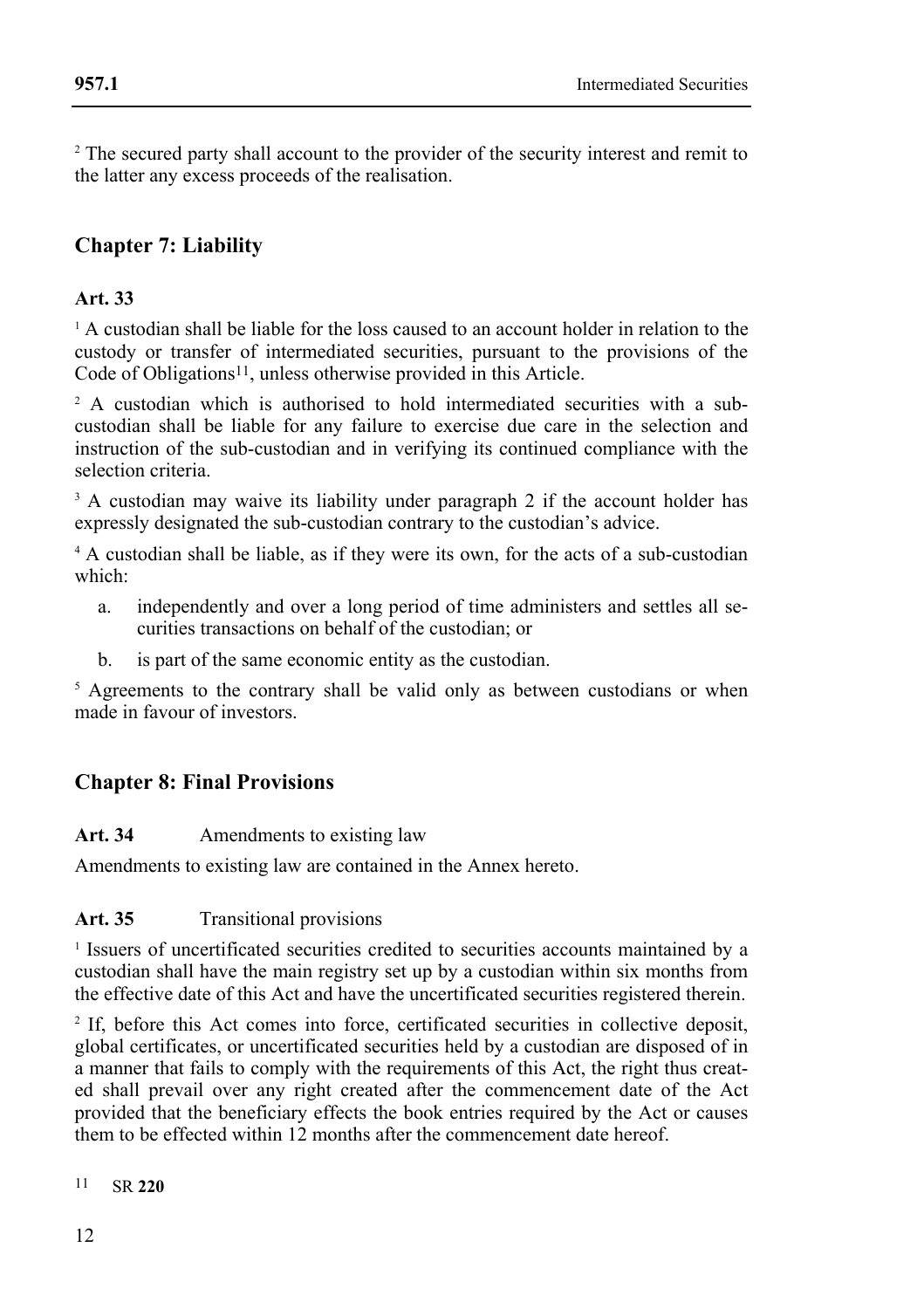Art. 36 Referendum and commencement

<sup>1</sup> This Act is subject to an optional referendum.

<sup>2</sup> The Federal Council shall set the commencement date.

Commencement Date:12 1 January 2010 Art. 470 para. 2bis of the Code of Obligations (No. 3 of Annex): 1 October 2009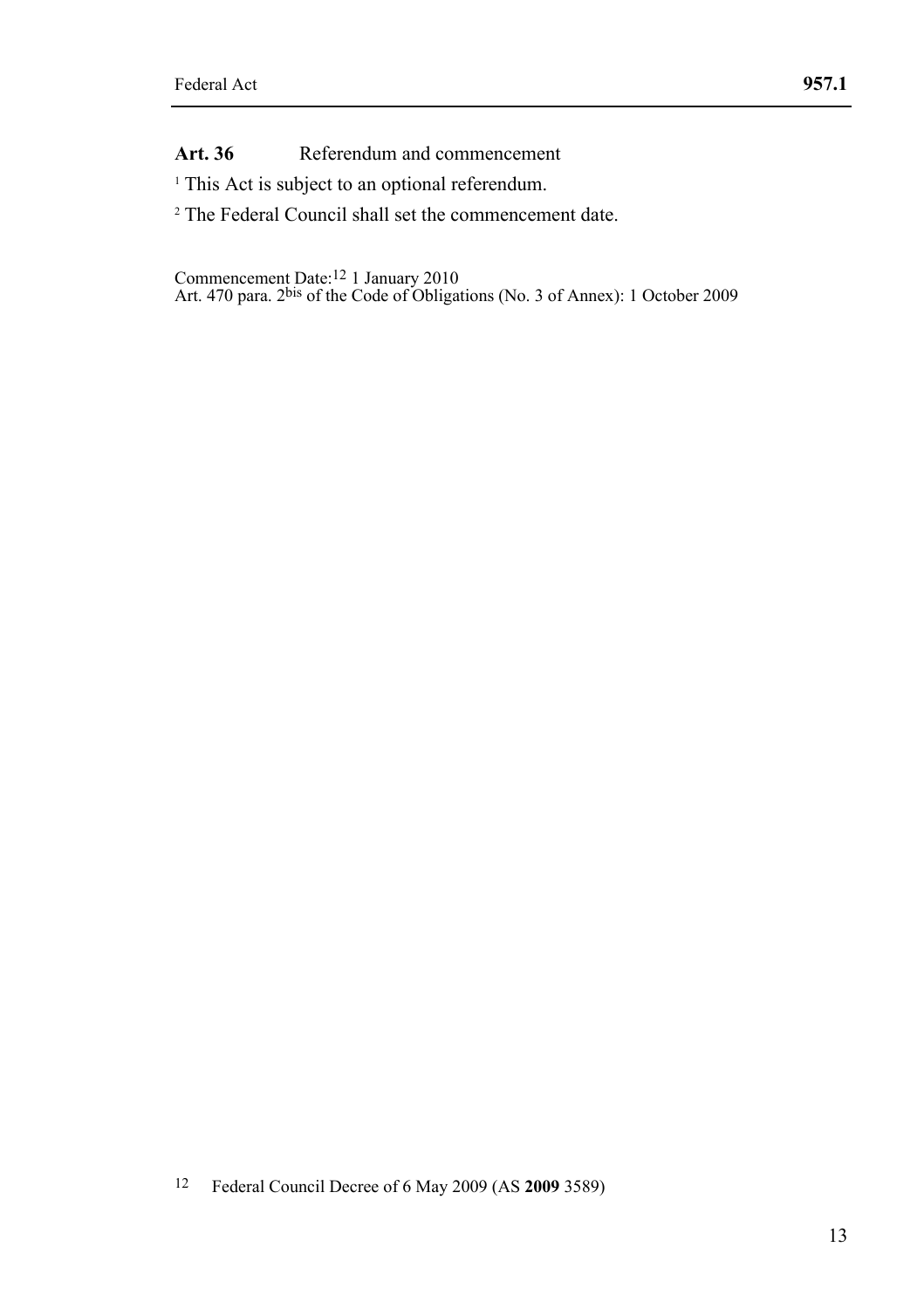*Annex*  (Art. 34)

# **Amendment of Current Legislation**

The federal acts below are amended as follows:

### **1. Civil Code**<sup>13</sup>

*Art. 901 para. 3*  …

### **2. Mortgage Bond Act of 25 June 1930**<sup>14</sup>

*Art. 7* … *Art. 8*  … *Art. 9*  …

### **3. Code of Obligations**<sup>15</sup>

*Art. 470 para. 2bis* … *Art. 622 para. 1*  … *Art. 627 no. 14*  …

- 13
- <sup>13</sup> SR 210. The following amendment is inserted in the said enactment.<br><sup>14</sup> SR 211.423.4. The following amendments are inserted in the said enactment.<br><sup>15</sup> SR 220. The following amendments are inserted in the said enactme
-